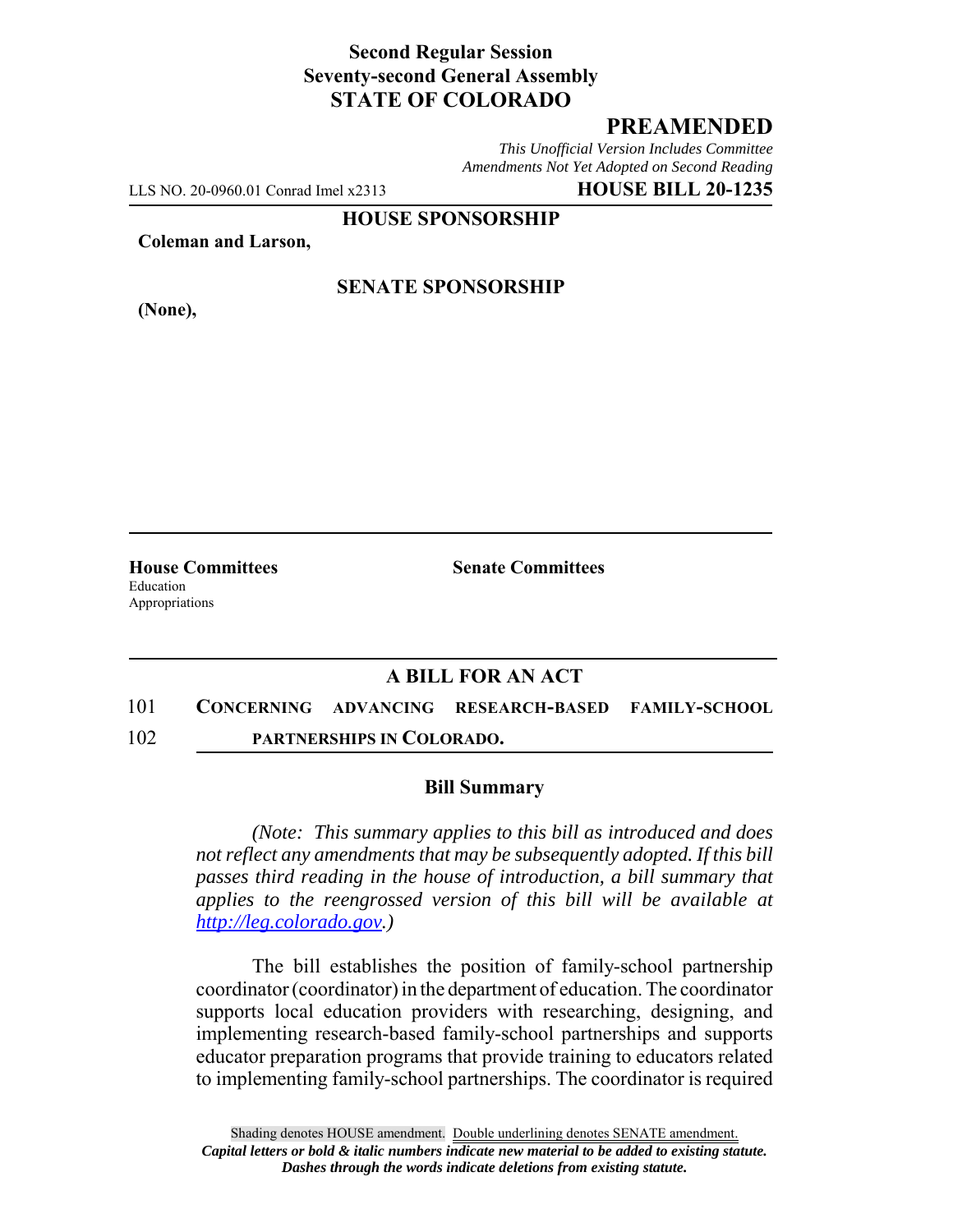to prepare a report every year that describes innovations that advance family engagement practices and provides information about research and resources available to local education providers and educator preparation programs that may assist in implementing family-school partnerships.

*Be it enacted by the General Assembly of the State of Colorado:*

 **SECTION 1. Legislative declaration.** (1) The general assembly hereby finds and declares that:

 (a) Colorado is committed to ensuring equity and opportunity for every student, every step of the way. Students do better in life and in school when their families are engaged as academic partners. Additionally, family-school partnerships have been established by research as a foundational approach to school and district improvements.

 (b) Senate Bill 09-090, enacted in 2009, concerning measures to increase parent involvement in public education, aligned all Colorado Department of Education family-school partnership efforts to National Standards for Family-School Partnerships, established the State Advisory Council for Parent Involvement in Education (SACPIE) and established a grant program to support efforts supervised by SACPIE. To further support family-school partnerships, following the enactment of Senate Bill 13-193, concerning increasing parent engagement in public schools, the department received funding for one full-time equivalent employee and established the Office of Family, School, and Community Partnership.

 (c) Previous efforts have set a strong foundation for family-school partnerships, but more is needed to ensure critical partnerships between educators, families, and students are developed and continually supported. Through attention to mindsets, technical expertise, and resources,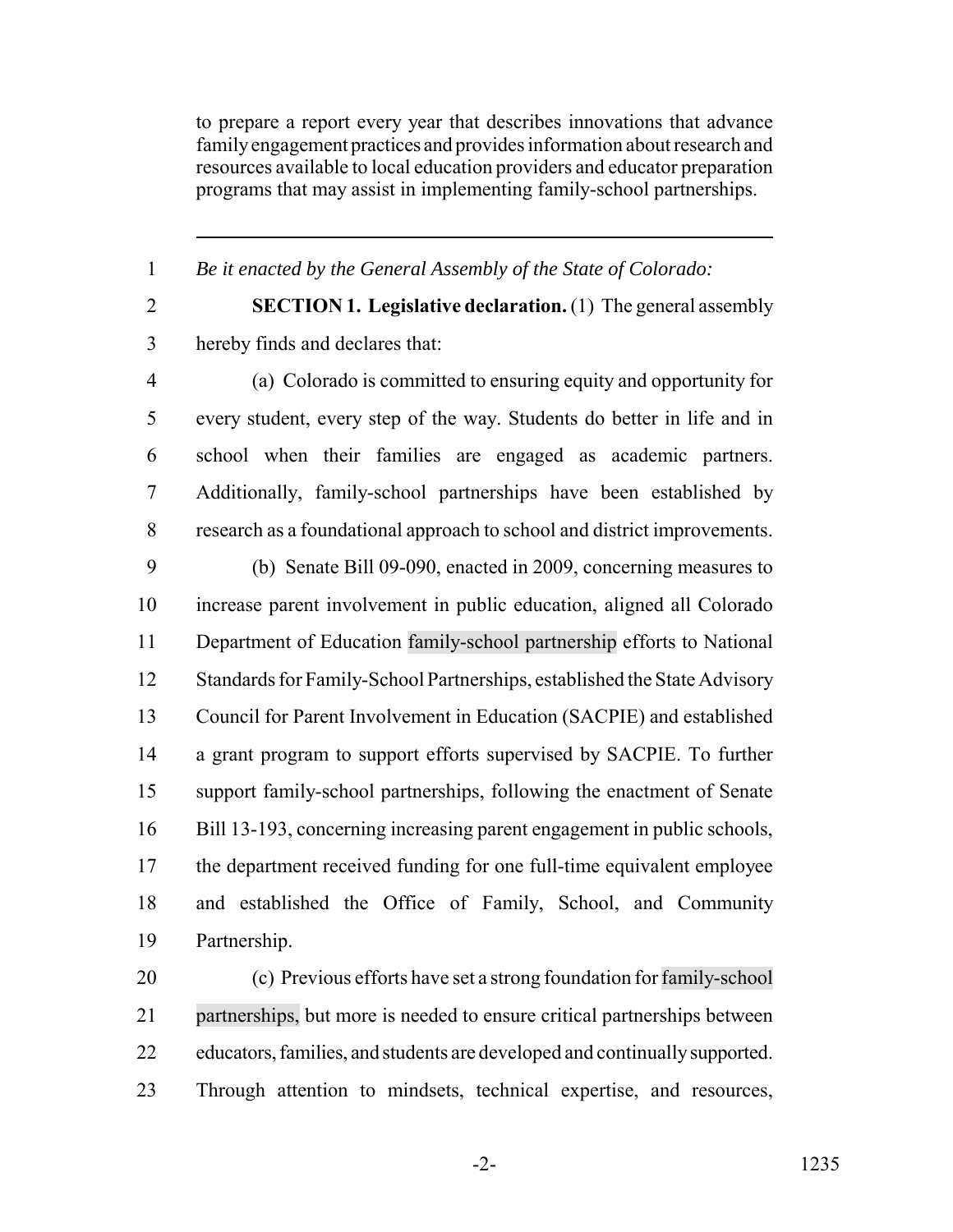family-school partnerships thrive. Effective family-school partnerships are those that align with research while sharing power evenly across students, families, and educators. This effort to advance family-school partnerships is reinforced through the federal "Every Student Succeeds Act", in particular, through schools and school districts that receive funding pursuant to Title I, Title III, and Title IV of the act, as well as through the work done by Colorado's Education Leadership Council. Both underscore the importance and value in advancing deep, ongoing partnerships between students, families, and schools.

 (2) Therefore, the general assembly declares that it is timely and essential to set the conditions at the state level for Colorado to become a national leader in equitably advancing and implementing research-based, high-impact family-school partnership strategies throughout the education ecosystem by establishing a role within the Colorado Department of Education Office of Family, School, and Community Partnership to provide support to schools, districts, teacher preparation programs, and community advocates to design and implement research-based, family-school partnership strategies and training.

 **SECTION 2.** In Colorado Revised Statutes, **add** 22-2-146 as follows:

 **22-2-146. Family-school partnerships coordinator - duties - report - definitions - repeal.** (1) AS USED IN THIS SECTION, UNLESS THE CONTEXT OTHERWISE REQUIRES:

 (a) "EDUCATOR PREPARATION PROGRAM" MEANS AN APPROVED EDUCATOR PREPARATION PROGRAM AS DEFINED IN SECTION 23-1-121 OR AN ALTERNATIVE TEACHER PROGRAM AS DEFINED IN SECTION 22-60.5-102. (b) "HIGH PERCENTAGE OF AT-RISK PUPILS" MEANS A LOCAL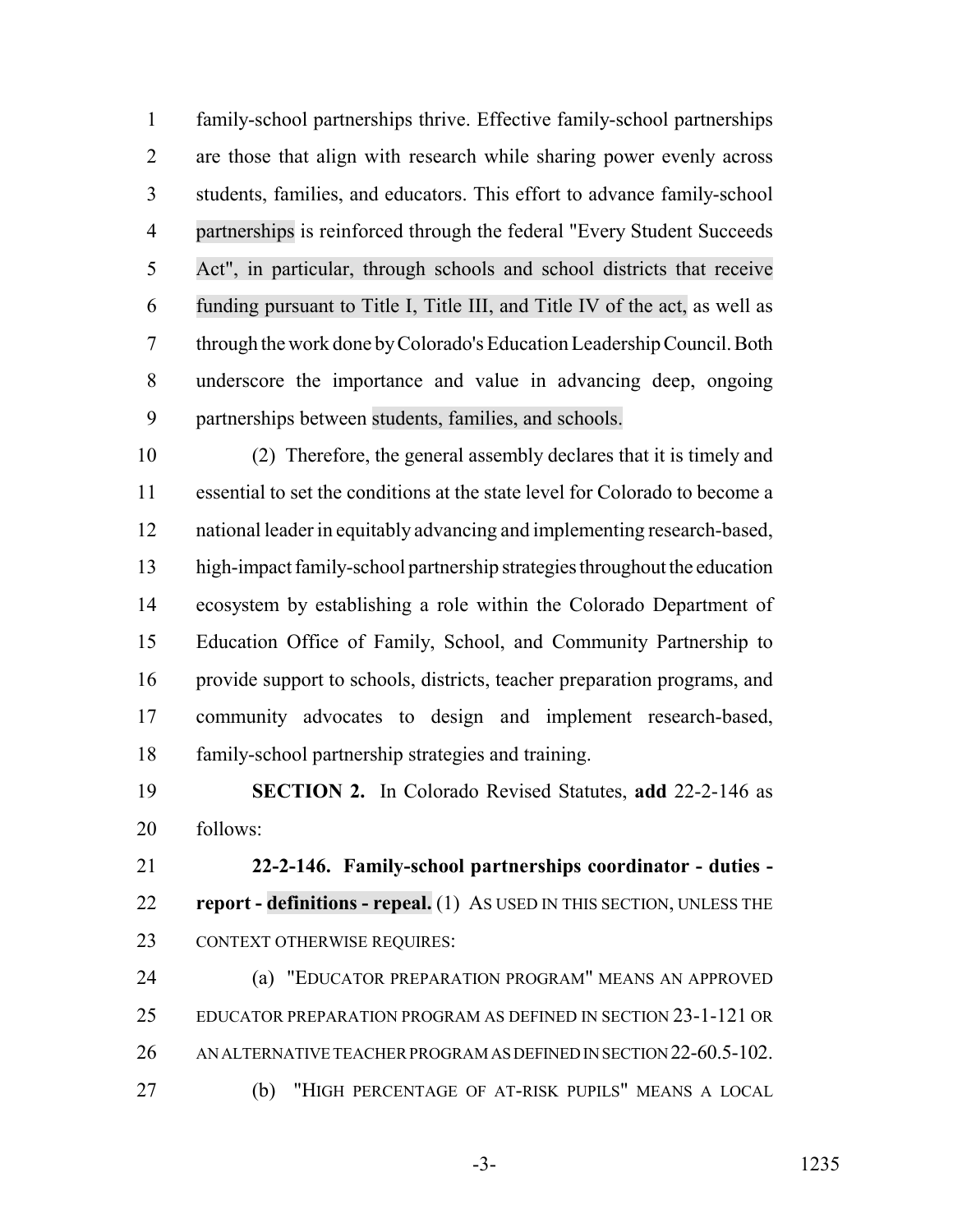EDUCATION PROVIDER'S PERCENTAGE OF PUPILS ELIGIBLE FOR FREE OR 2 REDUCED-PRICE LUNCH PURSUANT TO THE PROVISIONS OF THE FEDERAL "RICHARD B. RUSSELL NATIONAL SCHOOL LUNCH ACT", 42 U.S.C. SEC 1751 ET SEQ., OR PERCENTAGE OF PUPILS WHO ARE ENGLISH LANGUAGE LEARNERS, AS DEFINED IN SECTION 22-24-103, EXCEEDS THE STATEWIDE AVERAGE PERCENTAGE OF SUCH PUPILS.

 (c) "LOCAL EDUCATION PROVIDER" MEANS A PUBLIC SCHOOL AS DESCRIBED IN SECTION 22-1-101, A SCHOOL DISTRICT, A BOARD OF COOPERATIVE SERVICES CREATED PURSUANT TO ARTICLE 5 OF THIS TITLE 22, AND THE CHARTER SCHOOL INSTITUTE ESTABLISHED IN SECTION 22-30.5-503.

12 (d) "LOCAL PARENT, FAMILY, AND STUDENT ORGANIZATION" MEANS A NONPROFIT ORGANIZATION THAT DIRECTLY ENGAGES WITH PARENTS, FAMILIES, OR STUDENTS IN EDUCATION-RELATED WORK.

 (e) "STATE ADVISORY COUNCIL" MEANS THE COLORADO STATE ADVISORY COUNCIL FOR PARENT INVOLVEMENT IN EDUCATION CREATED 17 IN SECTION 22-7-303.

 (2) (a) THE DEPARTMENT SHALL ESTABLISH A FAMILY-SCHOOL PARTNERSHIP COORDINATOR IN THE OFFICE WITHIN THE DEPARTMENT RESPONSIBLE FOR SUPPORTING LOCAL EDUCATION PROVIDERS THAT SEEK TO STRENGTHEN ACADEMIC PARTNERSHIPS BETWEEN FAMILIES AND SCHOOLS. THE FAMILY-SCHOOL PARTNERSHIP COORDINATOR SHALL SUPPORT LOCAL EDUCATION PROVIDERS IN RESEARCHING, DESIGNING, AND IMPLEMENTING RESEARCH-BASED FAMILY-SCHOOL PARTNERSHIPS THAT ALIGN WITH NATIONAL STANDARDS FOR FAMILY-SCHOOL PARTNERSHIPS, AS DEFINED IN SECTION 22-7-302, AND SUPPORT EDUCATOR PREPARATION PROGRAMS THAT PROVIDE TRAINING TO EDUCATORS RELATED TO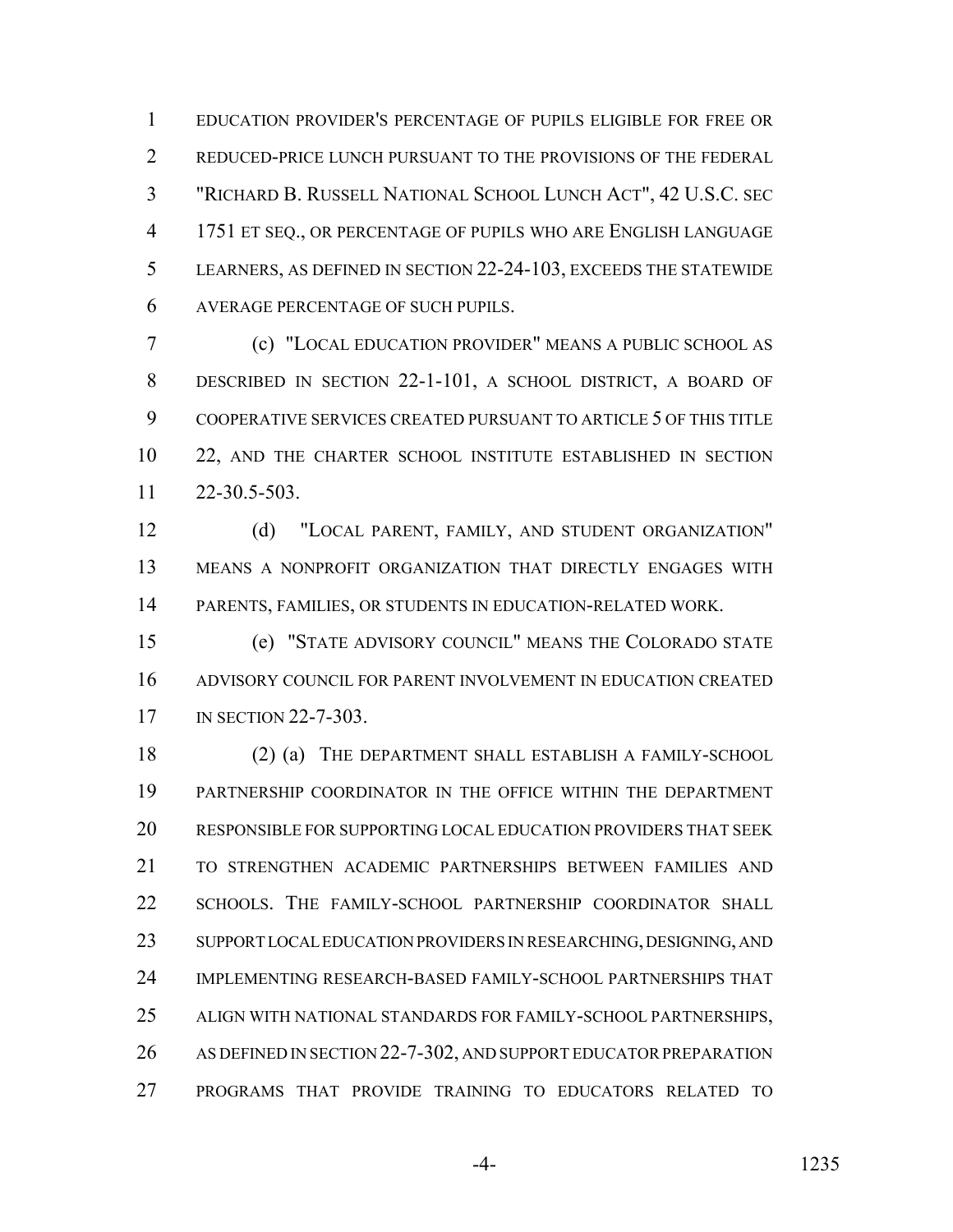IMPLEMENTING FAMILY-SCHOOL PARTNERSHIPS.

 (b) THE RESPONSIBILITIES OF THE FAMILY-SCHOOL PARTNERSHIP COORDINATOR INCLUDE, BUT ARE NOT LIMITED TO:

 (I) ENSURING THAT LOCAL EDUCATION PROVIDERS; EDUCATOR PREPARATION PROGRAMS; AND LOCAL PARENT, FAMILY, AND STUDENT ORGANIZATIONS HAVE ACCESS TO INFORMATION RELATED TO RESEARCH-BASED FAMILY-SCHOOL PARTNERSHIP TRAINING, INCLUDING BUT NOT LIMITED TO CULTURALLY RELEVANT STRATEGIES AND OTHER BEST PRACTICES;

 (II) PROVIDING SUPPORT THAT IS ALIGNED WITH RESEARCH TO LOCAL EDUCATION PROVIDERS, WITH AN EMPHASIS ON PROVIDING SUPPORT TO LOCAL EDUCATION PROVIDERS WITH A HIGH PERCENTAGE OF AT-RISK PUPILS OR THOSE THAT HAVE AN ACCREDITATION RATING OF IMPROVEMENT PLAN, PRIORITY IMPROVEMENT PLAN, OR TURNAROUND PLAN AND FAMILY ENGAGEMENT IS IDENTIFIED AS A KEY INTERVENTION;

 (III) PROVIDING SUPPORT AND GUIDANCE TO EDUCATOR PREPARATION PROGRAMS IN PROVIDING EDUCATORS WITH TECHNICAL EXPERTISE AND RESOURCES NECESSARY TO IMPLEMENT EFFECTIVE FAMILY-SCHOOL PARTNERSHIPS;

 (IV) ADVISING LOCAL EDUCATION PROVIDERS; EDUCATOR PREPARATION PROGRAMS; AND LOCAL PARENT, FAMILY, AND STUDENT ORGANIZATIONS ON EFFECTIVELY USING FEDERAL, STATE, AND LOCAL FUNDS TO SUPPORT RESEARCH-BASED FAMILY-SCHOOL PARTNERSHIPS;

 (V) HELPING LOCAL EDUCATION PROVIDERS AND EDUCATOR PREPARATION PROGRAMS BUILD CAPACITY FOR PARTNERING WITH FAMILIES OF STUDENTS SERVED BY A LOCAL EDUCATION PROVIDER;

(VI) TO THE EXTENT PRACTICAL, HELPING LOCAL EDUCATION

-5- 1235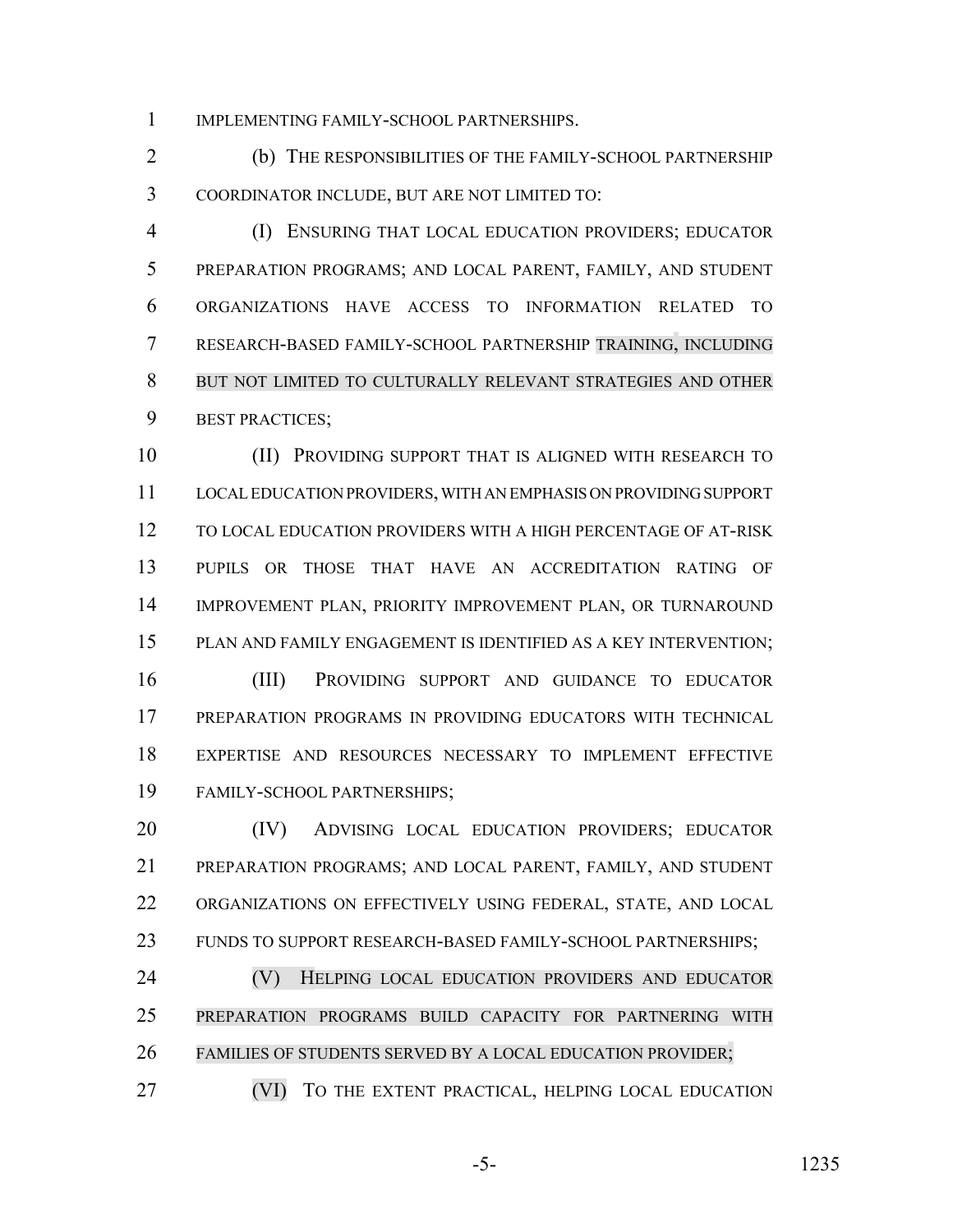PROVIDERS FOSTER RELATIONSHIPS WITH THE FAMILIES OF STUDENTS SERVED BY THE PROVIDER, WITH AN EMPHASES ON ASSISTING LOCAL EDUCATION PROVIDERS WITH A HIGH PERCENTAGE OF AT-RISK PUPILS AND THOSE THAT HAVE AN ACCREDITATION RATING OF IMPROVEMENT PLAN, PRIORITY IMPROVEMENT PLAN, OR TURNAROUND PLAN; AND

 (VII) CONSULTING WITH, AND PROVIDING ASSISTANCE TO, THE STATE ADVISORY COUNCIL.

**(c)** THE FAMILY-SCHOOL PARTNERSHIP COORDINATOR MAY ONLY PROVIDE DIRECT SUPPORT OR OTHER ASSISTANCE RELATING TO FAMILY-SCHOOL PARTNERSHIPS TO A LOCAL EDUCATION PROVIDER AT THE REQUEST OF THE LOCAL EDUCATION PROVIDER. THE DEPARTMENT SHALL NOTREQUIRE A LOCALEDUCATION PROVIDER TO RECEIVE ANY SUPPORT OR ASSISTANCE FROM THE COORDINATOR.

 (3) (a) ON OR BEFORE DECEMBER 31, 2021, AND EVERY YEAR THEREAFTER, THE FAMILY-SCHOOL PARTNERSHIP COORDINATOR SHALL PREPARE A REPORT THAT INCLUDES THE FOLLOWING:

 (I) A SUMMARY OF RECENT RESEARCH REGARDING BEST PRACTICES FOR IMPROVING RELATIONSHIPS BETWEEN FAMILIES AND LOCAL EDUCATION PROVIDERS, WHICH MAY INCLUDE INFORMATION PROVIDED TO EDUCATORS BY THE STATE ADVISORY COUNCIL PURSUANT TO SECTION  $21 \quad 22 - 7 - 304 \tag{1}$ :

**(II)** A SUMMARY OF RESOURCES AVAILABLE FROM THE FAMILY-SCHOOL PARTNERSHIP COORDINATOR THAT MAY IMPROVE A 24 LOCAL EDUCATION PROVIDER'S FAMILY-SCHOOL PARTNERSHIP PRACTICES; (III) INNOVATIVE APPROACHES TO ADVANCING RESEARCH-BASED STRATEGIES IDENTIFIED AND IMPLEMENTED BY LOCAL EDUCATION PROVIDERS AND EDUCATOR PREPARATION PROGRAMS THAT ADVANCE

-6- 1235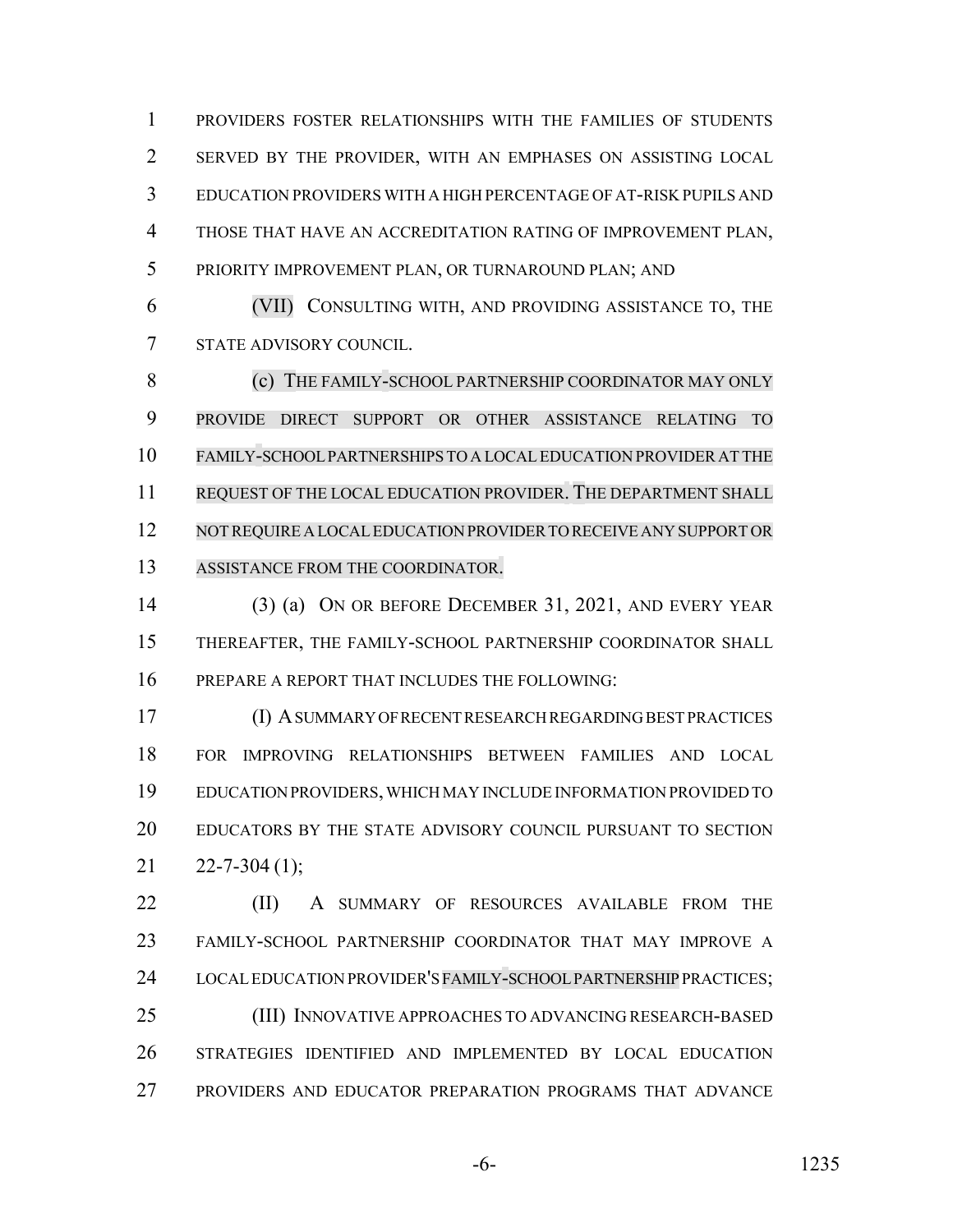FAMILY-SCHOOL PARTNERSHIP PRACTICES, INCLUDING THOSE IMPLEMENTED WITH THE ASSISTANCE OF THE FAMILY-SCHOOL PARTNERSHIP COORDINATOR, AND THE IMPACT OF THOSE APPROACHES, WHICH MAY INCLUDE, BUT IS NOT LIMITED TO, CHANGES IN ATTENDANCE, BEHAVIOR REFERRALS, FAMILY SATISFACTION SURVEY RESULTS, AND STUDENT AND TEACHER RETENTION;

 (IV) A SUMMARY OF REQUIREMENTS PURSUANT TO FEDERAL LAW AND RULE REGARDING THE ADVANCEMENT OF FAMILY-SCHOOL PARTNERSHIP PRACTICES AND HOW LOCAL EDUCATION PROVIDERS ARE MEETING FEDERAL REQUIREMENTS; AND

11 (V) SOURCES OF FUNDING THAT MAY BE AVAILABLE TO LOCAL EDUCATION PROVIDERS; EDUCATOR PREPARATION PROGRAMS; AND LOCAL PARENT, FAMILY, AND STUDENT ORGANIZATIONS TO ADVANCE FAMILY ENGAGEMENT AND FAMILY-SCHOOL PARTNERSHIPS, INCLUDING FEDERAL AND STATE GRANT PROGRAMS AND PHILANTHROPIC SOURCES.

 (b) NOTWITHSTANDING ANY PROVISION OF SUBSECTION (3)(a) OF THIS SECTION, THE FAMILY-SCHOOL PARTNERSHIP COORDINATOR IS NOT REQUIRED TO INCLUDE IN THE COORDINATOR'SREPORT ANY INFORMATION THAT IS INCLUDED IN ANY OTHER REPORT PUBLISHED BY THE DEPARTMENT. FOR ANY INFORMATION OMITTED PURSUANT TO THIS 21 SUBSECTION (3)(b), THE COORDINATOR SHALL INCLUDE IN THE COORDINATOR'S REPORT AN EXPLANATION THAT THE INFORMATION WAS OMITTED AND A REFERENCE TO THE REPORT THAT INCLUDES THE INFORMATION.

 (c) THE DEPARTMENT SHALL MAKE THE REPORT REQUIRED PURSUANT TO THIS SECTION AVAILABLE TO LOCAL PARENT, FAMILY, AND 27 STUDENT ORGANIZATIONS AND TO THE PUBLIC ON ITS WEBSITE IN ENGLISH

-7- 1235